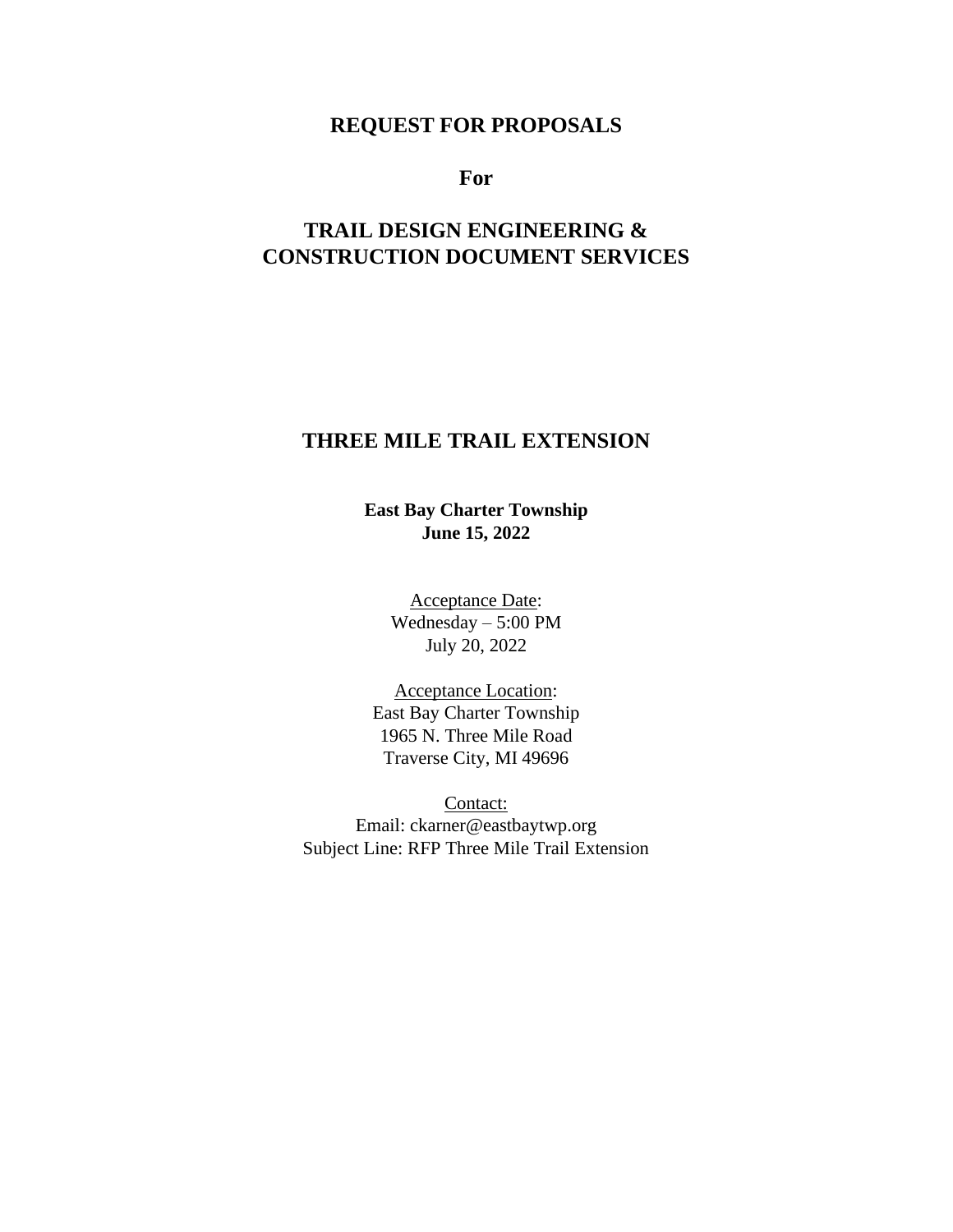## **Request for Proposals for Engineering Services For The "Three Mile Trail Extension"**

#### **1.0 PURPOSE**

East Bay Charter Township is requesting the submission of proposals from consulting Civil Engineering & Landscape Architecture firms to provide professional design engineering services for the development of the Three Mile Trail Extension located between South Airport Road and Hammond Road within East Bay Charter Township, Grand Traverse County, MI. One firm will be selected to provide design engineering services for the project.

#### **2.0 PROJECT DESCRIPTION**

The Three Mile Trail Extension is located in East Bay Charter Township, and consists of a non-motorized multi-use trail project approximately 1.95 miles in length connecting the existing 3-Mile Trail at South Airport Rd to Hammond Rd east of the 3-Mile Rd intersection. The trail shall be paved surface and boardwalk designed to AASHTO and ADA guidelines. It will provide a seamless and safe non-motorized route between the TART Trail, Three Mile Trail, Mitchell Creek Nature Preserve, and the cluster of school campuses and businesses at Hammond and Three Mile Roads so that people of all ages and abilities can make meaningful transportation and recreation connections.

The conceptual design for the Three Mile Trail Extension was completed in the summer of 2021 through a partnership between East Bay Township, TART Trails, the Grand Traverse Regional Land Conservancy, and Norte Youth Cycling. Planning included thoughtful community input and a thorough design analysis, as well as careful consideration as to how the Trail interfaces with East Bay Township's Safe Routes to School project, development of the new Mitchell Creek Nature Preserve, and the Township's existing and future land uses in the Three Mile and Hammond corridors.

Design engineering will be based on this 2021 conceptual design. The consultant will work with a steering committee formed at the onset of the project. East Bay Charter Township, in partnership with Traverse Area Recreation & Transportation (TART) Trails, will coordinate and facilitate all steering committee and public meetings. The consultant will be expected to provide necessary visuals (for the meetings and website) and be present to discuss any issues or questions that arise.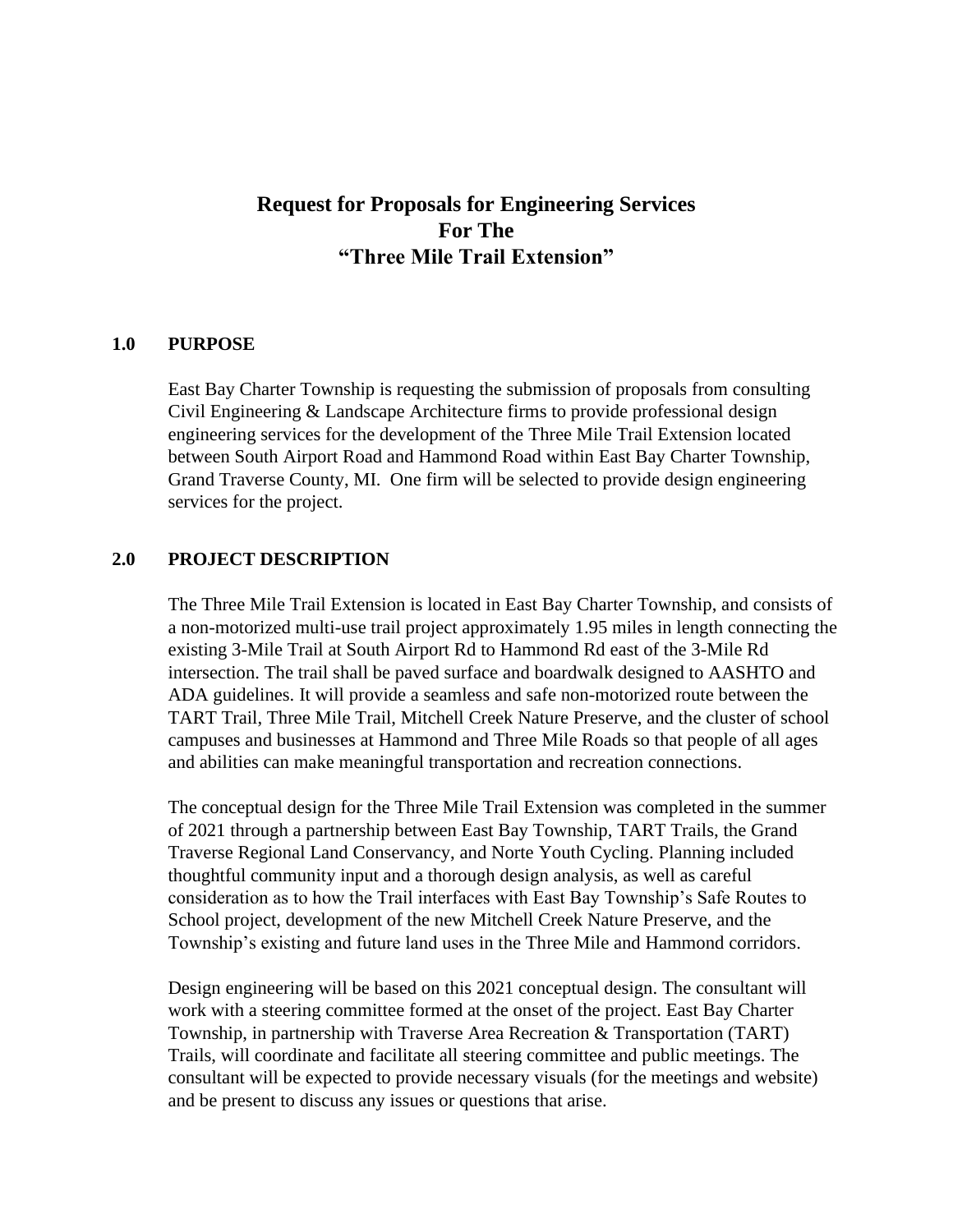Funding for the construction of this project will be made up of public and private sources and has yet to be secured. The estimated construction budget for the project is \$8,666,593. All design and engineering fees are outside that budget.

*Note: East Bay Charter Township reserves the right to award contracts on any, all or none of the projects for which firms are selected under this RFP. East Bay Charter Township further reserves the right to reduce the scope of work of a consultant and re-assign projects to other selected consultants and to terminate the professional services contract of selected consultants based on consultant non-performance (i.e. schedule, responsiveness, quality of design, accuracy of documents, etc.) and on the consulting firm's workload and availability of the staff included in the design team as described in the firm's submittal or proposal. East Bay Charter Township reserves the right to remove any or all work described above in this RFP and issue a new RFP for any portion of the work. East Bay Charter Township*  reserves the right to use any of the firms selected for any of the above work. Assignment of *projects to selected consultant shall be contingent on availability of funds.*

## **3.0 SCOPE OF SERVICES**

Conceptual design has been completed for the trail. Engineering will build on the design work completed to date. Consultants shall provide complete design engineering services. Work will include, but not be limited to, trail design engineering and construction cost estimates. Consultants will work with key representatives of East Bay Charter Township and the established steering committee throughout all phases of project development.

### **Deliverables:**

### **A. 50% Construction Document plan set**

Submit two (2) sets of full size and half size plan sets at 50% Contract Documents, as well as a digital copy, to East Bay Charter Township and TART Trails for review. The construction document plan sets will be presented to the steering committee and presented at a public hearing. Consultant will attend both meetings and incorporate public feedback as necessary into the final plan set.

#### **B. Draft Final (90%) and Final Construction Document plan set**

Submit two (2) sets of full size and half size plan sets at Draft Final and 100% completion of the Contract Documents, as well as digital copies, to East Bay Charter Township and TART Trails for review. The 90% construction document plan will be presented to the steering committee and presented at a public hearing.

### **C. Development of Trail Signage** The project will include regulatory and directional signage and include kiosk locations. The signage plan will be included as part of the construction document plan set.

- **D. Coordinate and Obtain Necessary Permits (i.e., EGLE, building permits, grading easements, wetland delineations, etc.)**
- **E. Opinion of Probable Construction Cost (OPCC)**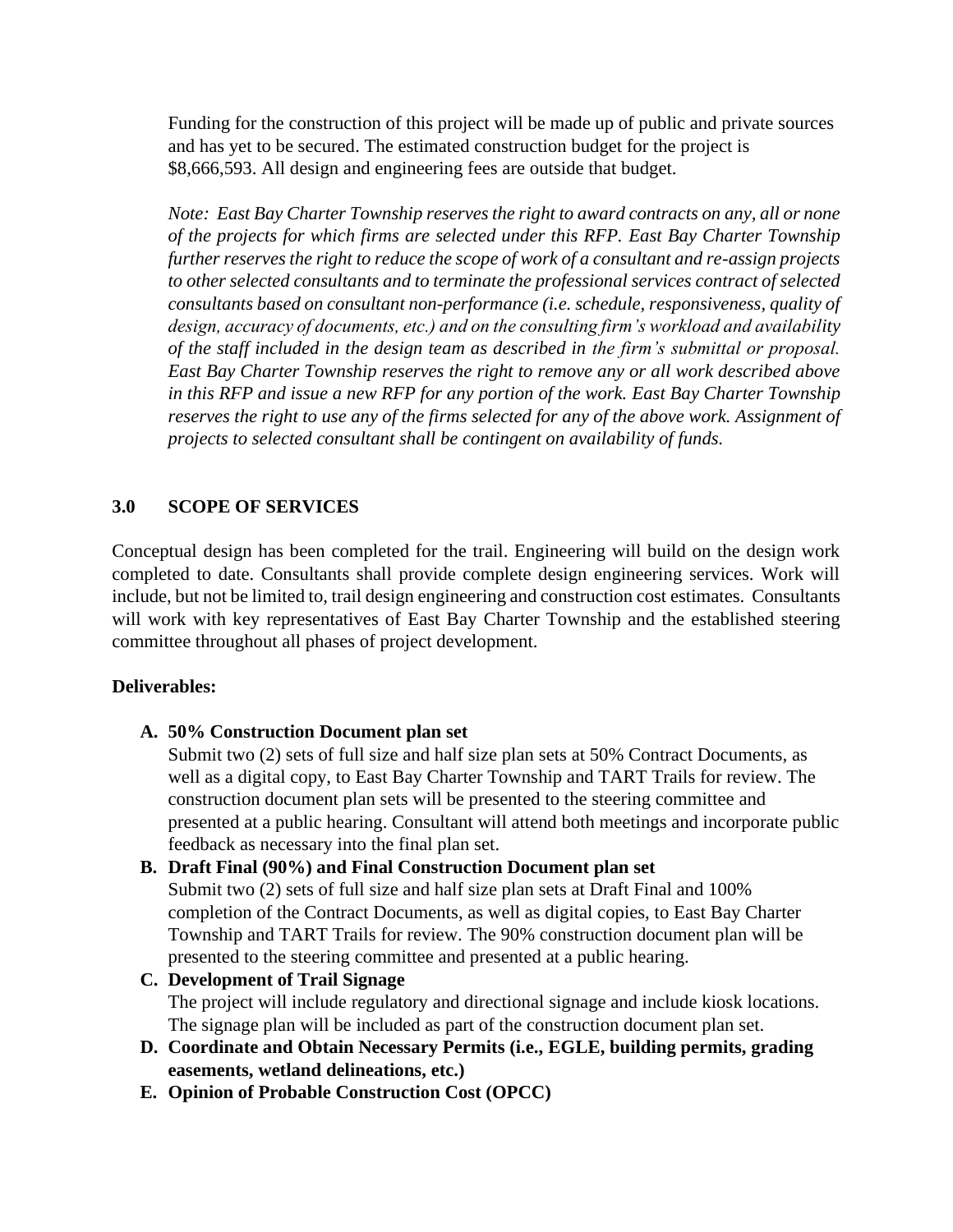## **F. Bid-Phase**

Preparation of Bid Advertisement, attend pre-bid meeting, review of all bids in consultation with East Bay Charter Township, and determination if low bidder is properly licensed to perform the Work (if consultant will be conducting construction administration).

- **G. Additional Design and Coordination Services**
	- **a) Preparation of easements including coordination with private property owners (Grand Traverse Regional Land Conservancy, Alta Vista, and Grand Traverse Academy), legal descriptions, and exhibits**
	- **b) Design and coordination with the Grand Traverse County Road Commission for a Hammond Road crossing and future crossings of Three Mile Rd**
	- **c) Utility relocation and coordination**
	- **d) Geotechnical engineering as needed for final design**
	- **e) Boardwalk and/or pedestrian bridge design**
	- **f) Identify and design necessary wetland mitigation**
	- **g) Coordination with neighboring property owners**
	- **h) Comparison of facility alternatives (i.e. lifecycle analysis of material types for boardwalk)**
	- **i) Generate annual maintenance costs**
	- **j) Support material for potential grant applications**
	- **k) Meetings and workshops beyond those described above**
	- **l) Landscaping plan**
	- **m) Complete wetland delineation for project extent (excluding GTRLC, Alta Vista)**

### **4.0 SELECTION PROCESS / SCHEDULE**

The selection process and schedule will be as follows:

- **4.1 Advertisement -** An advertisement for the Request for Proposals (RFP) will be published in the Record Eagle as required in the Township's Purchasing Policy, available at the East Bay Township Hall, and posted on the following websites:
	- East Bay Charter Township: http://www.eastbaytwp.org/
	- TART Trails: http://www.traversetrails.org

Also, a copy of the RFP and any addendum may be obtained by writing or sending an e-mail with the subject line "*RFP Three Mile Trail Extension*" to Claire Karner at ckarner@eastbaytwp.org.

All questions regarding this project should be directed to Claire Karner in writing or by email with the subject line "*RFP Three Mile Trail Extension*". In order to maintain equal access to information, firm representatives are not to contact anyone other than the individual named above.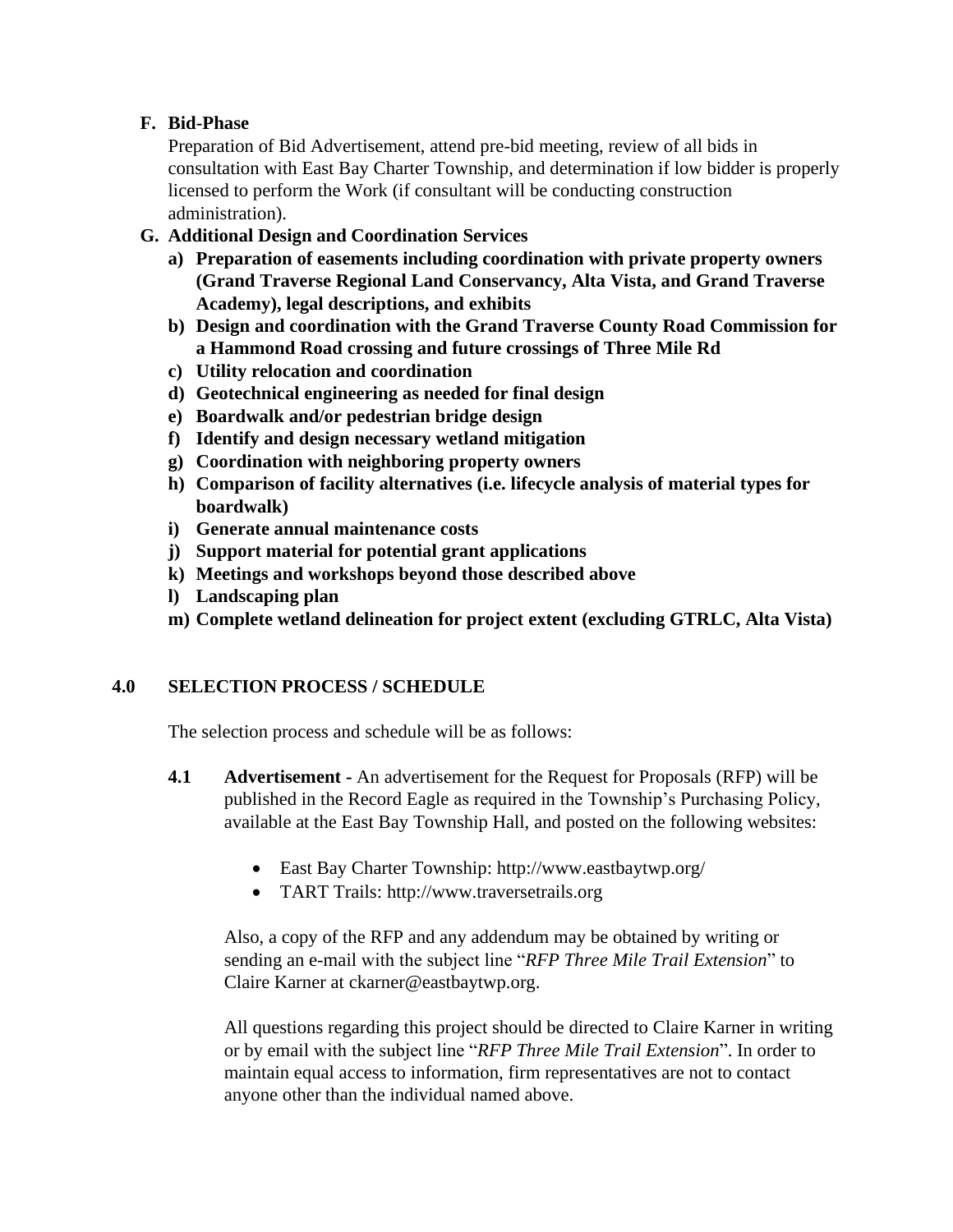**4.2 Optional Pre-Proposal Site Visit -** An on-site pre-proposal meeting and walkthrough will be held on Wednesday, June 29, 2022 at 3:00PM at 2846 N Three Mile Rd, Traverse City, MI 49686. Contact Claire Karner by email (see 4.1) if planning to attend.

#### **4.3 Notification of Interest, and Inquiries/Questions**

- **4.3.1 Notification of Interest / Addenda -** Upon receipt of this RFP Consultants interested in submitting qualifications must immediately notify Claire Karner by mail or email (see 4.1) in order to place the firm's name, address and contact information (including e-mail address) on a Notification of Interest list for distribution of possible addenda to this RFP.
- **4.3.2 Inquiries/Questions and Deadline** All inquiries/questions regarding this RFP must be directed to Claire Karner, by mail or email (see 4.1) and must reach the office by 5:00PM on July 6, 2022 in order to be considered for a response. Any changes or additions to the RFP information will be emailed to each Consultant who has submitted a "Notification of Interest". Any other contact in reference to this RFP prior to the time an award decision has been made will result in disqualification of the firm.
- **4.3 Proposal Submittal -** Written submittals must be received by East Bay Charter Township no later than 5:00PM on July 20, 2022**.** Submittals received after this deadline will not be considered.
	- **4.3.1 Submittal Material**  Consultants interested in providing services as described in this RFP shall submit five (5) originals of the submittal and one thumb drive of the material in digital format, in a sealed envelope labeled on the outside "**RFP for Three Mile Trail Extension**" along with the firm name. Send or deliver submittals to:

East Bay Charter Township 1965 N. Three Mile Road Traverse City, MI 49696 ATTN: Claire Karner

- **4.4 Selection –** One firm will be selected with a second firm being selected as an alternate. The alternate shall be used only in the event that negotiation with the first firm is unsuccessful. Firms will be notified after selection is made.
- **4.5 Board Approval –** The East Bay Charter Township Board will approve the final selection based on recommendations.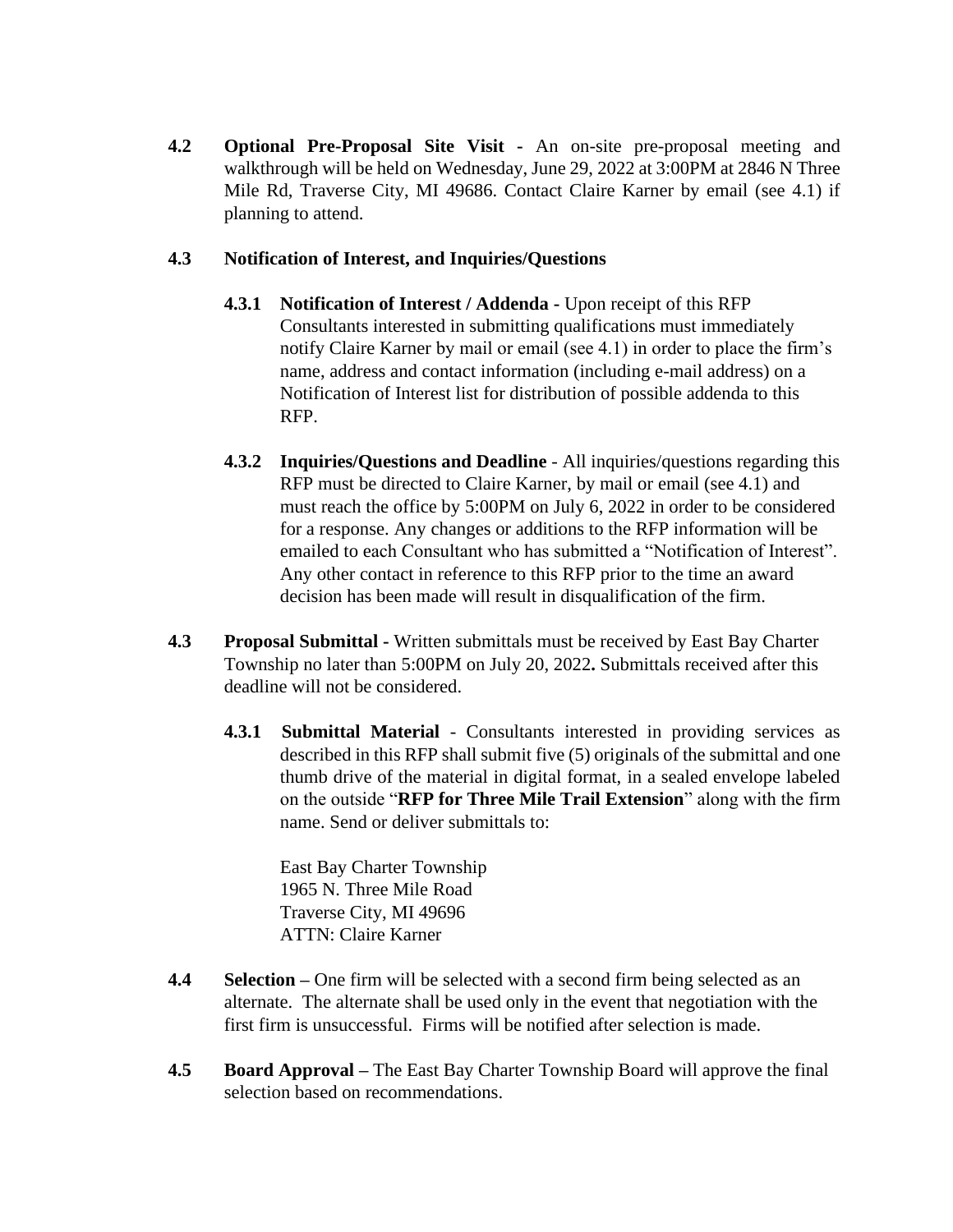**4.6 Contract Agreements -** A contract agreement with the selected firm will be negotiated and executed at the time the project is started.

#### **5.0 SELECTION CRITERIA**

The selection of a firm will be based on the qualification information exhibited in both written and graphic form in the Consultant's submittal and reference checks. East Bay Charter Township may require interviews and reserves the right to interview or not interview firms as it determines to be necessary. Consultant firms will be evaluated on the following criteria:

Criteria for selection:

- **5.1 Project Team:** The make-up/description of the firm's project team. The preferred team will have trail design and construction experience. A local presence is also an important consideration in the selection process. The names of the individuals involved and the roles they will perform (principal-in-charge, project manager, project designer, planner/designer, engineer, etc.) will be listed. Provide a description of the qualifications and experience of the specific individuals that will be involved in the work described in this RFP, including the staff of other professional firms. Identify their experience with similar type projects. Include registration numbers of landscape architects and engineers.
- **5.2 Design Abilit**y**, Design Excellence, and** S**imilar Project Experience:** While construction funding has not been determined, firms must have experience in providing full design and construction engineering services for state funded projects and their required design specifications. Identify any projects in the last five years with government contracting procedures. Provide a brief description of the firm's role in the project and provide a client contact person for each project.
- **5.3 Construction Cost Control and Scheduling:** Consultants shall demonstrate their ability to prepare construction documents based on the construction budget set forth by the Owner at the beginning of project. East Bay Charter Township seeks to utilize sustainable design concepts and principles. The trail will be designed and constructed so that future maintenance costs are minimized. Consultants are required to demonstrate understanding of design criteria and construction techniques that might address these concerns. Describe your firm's approach/method for cost control and keeping design and construction projects on schedule. Briefly explain how costs might be controlled during design and construction. Describe how the design will reflect the need to reduce future maintenance costs.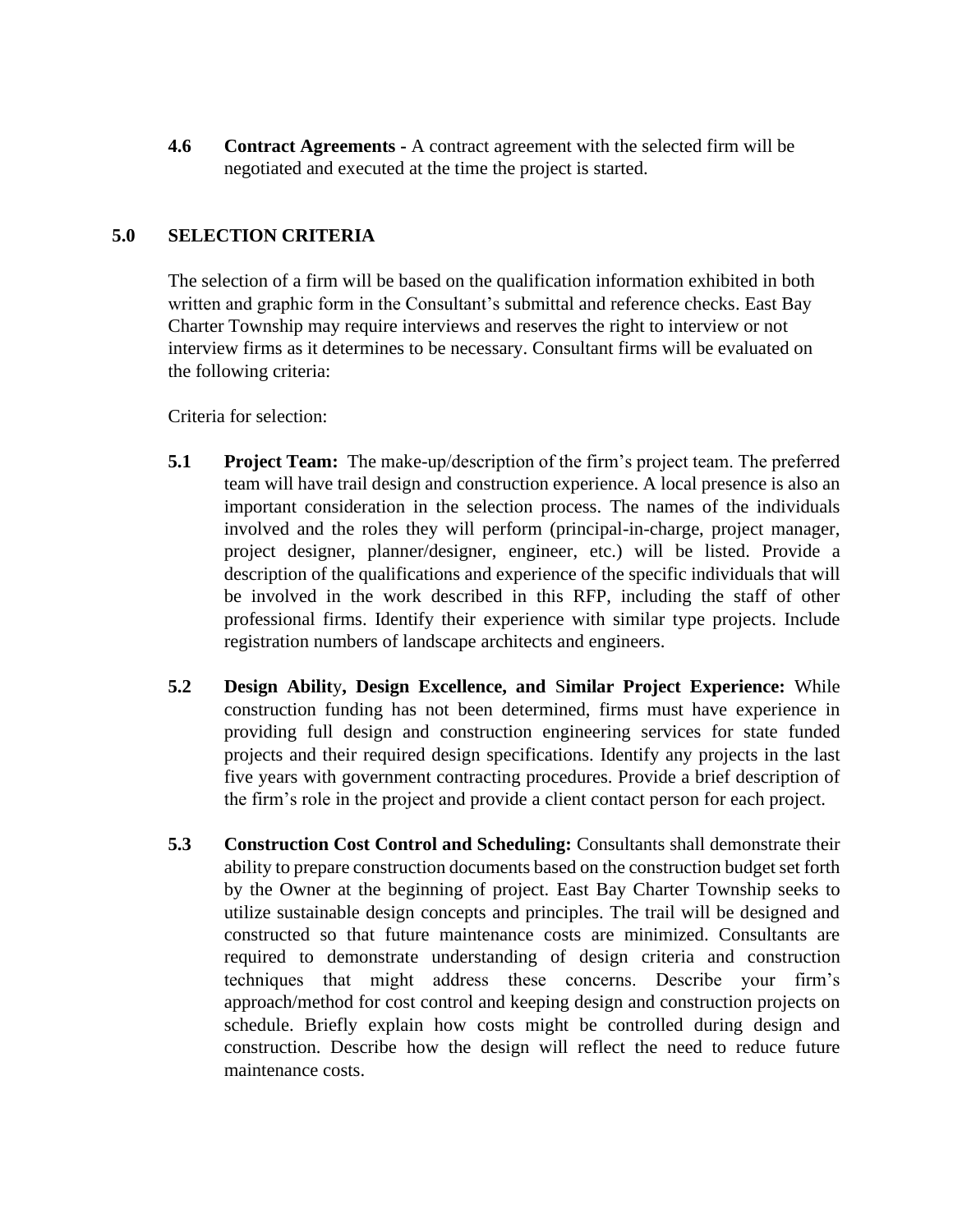#### **5.4 Fee for Services**

#### **6.0 SUBMITTAL DOCUMENT REQUIREMENTS**

Submittals should be limited to 8.5 x 11 sheet size printed, copied front and back. Submittals should be bound with one staple in top left corner. No three ring notebooks, spiral bindings, plastic covers. A sheet printed on both sides will count as two pages. Prospective Consultants shall submit ten (10) copies of their proposals and one copy on a thumb drive. Each submittal should follow the requested format and be organized with tabs according to the following major categories. Addenda to submittals will not be considered.

- **6.1 Firm Information and Project Team** Briefly provide firm information including a description of the project team, listing key individuals involved and the role they will perform (principal-in-charge, project manager, consulting architect/engineer, etc.) Indicate how the work described in this RFP will fit into the total workload of the firm and provide hourly rates for all team members. List license and/or certification of each individual. List any sub-consultants intended to be used and the qualifications, expertise, licensing, and/or certification.
- **6.2 Similar Project Experience (Graphics & Narrative)** List projects completed during the last five (5) years that demonstrate experience with projects of similar character and scope. Briefly describe each project, including function, size and scope, and current status. For each project list the key individuals, such as principal-in-charge, project manager, consulting engineer, etc., who were responsible for the work.
- **6.3 Construction Cost Control and Scheduling** Consultants shall demonstrate their ability to prepare design documents based on the construction budget set forth by the Owner at the beginning of project. Describe your firm's approach/method for cost control and keeping design and construction projects on schedule. Briefly explain how costs might be controlled during design and construction. Long-term maintenance is an issue, describe how the design will reduce future maintenance costs.
- **6.4 Experience with State/Federal Funding** The selected firm must have experience in full-service design of state and/or federally funded projects. Submit a list of the most recent projects in the last five (5) years and provide a client contact for each project.
- **6.5 Timeline** Provide an estimated timeline for design and construction phases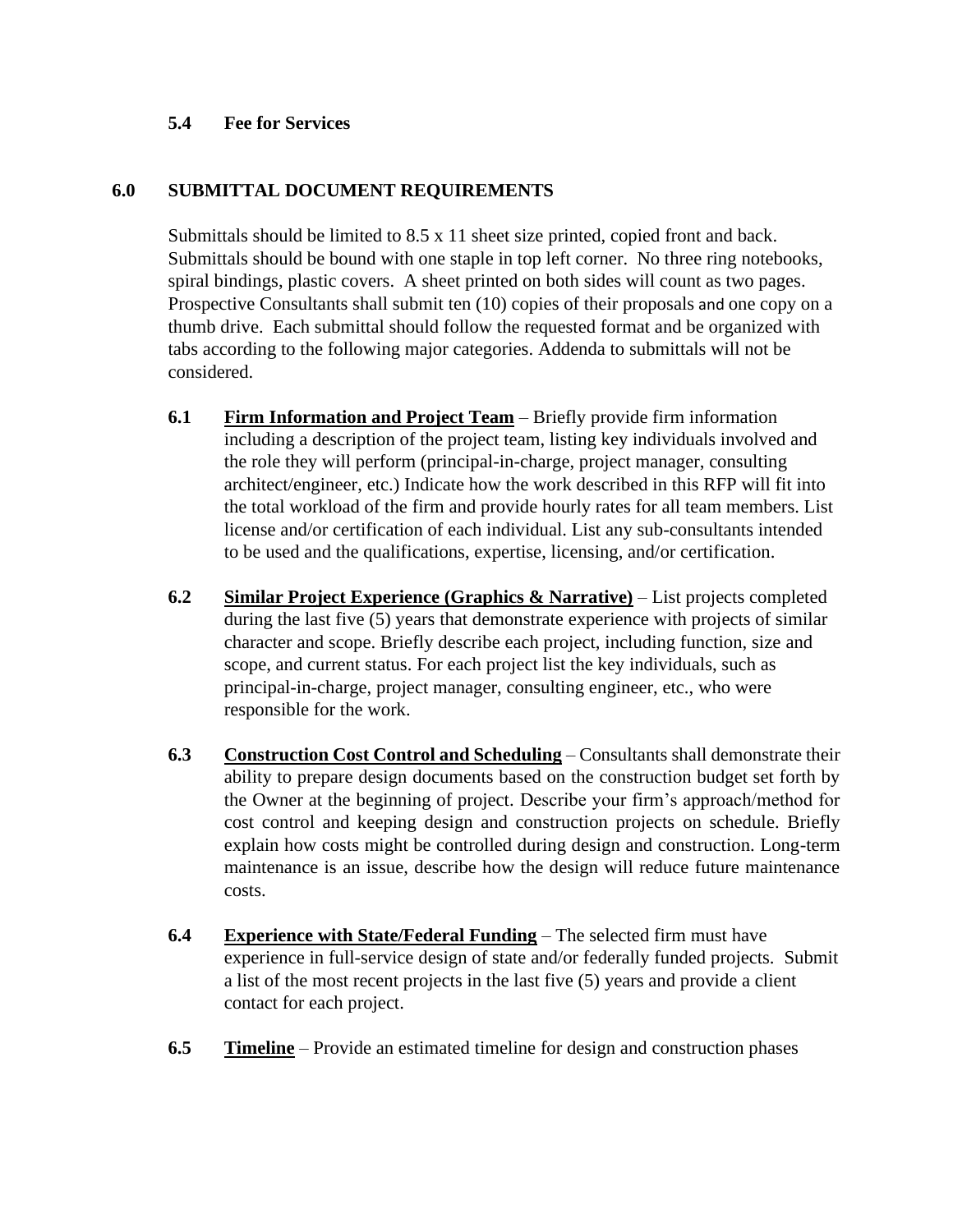**6.6 Line Item Costs –** Submit an itemized breakdown of costs on the separate page provided (See Attachment A) with an authorized signature.

| <b>Geotechnical Services</b>                                                                    |     |
|-------------------------------------------------------------------------------------------------|-----|
| Topographic Surveying and Mapping Services                                                      | \$. |
| <b>Easement Legal Descriptions and Exhibits</b>                                                 | \$  |
| Public Input and Coordination<br>(Includes 2 public hearings and 2 steering committee meetings) | \$  |
| Design Development Phase Services<br>(Includes obtaining all necessary permits)                 |     |
| <b>Construction Document Phase Services</b>                                                     |     |
| <b>Bidding and Award Phase Services</b>                                                         |     |
| <b>Total not to Exceed Design Services Costs</b>                                                |     |

### **7.0 GENERAL PROVISIONS**

- **7.1 Submittal Ownership / Costs** Upon submission, all information becomes the property of East Bay Charter Township which has the right to use any or all ideas presented in any submission in response to this RFP, whether or not the submittal results in a contract with the submitting Consultant. All costs for development of the written submittal and the oral presentation are entirely the obligation of the Consultant and shall not be remunerated in any manner by East Bay Charter Township.
- **7.2 Non-Warranty of Request for Qualifications** Due care and diligence has been used in preparing this RFP. However, East Bay Charter Township shall not be responsible for any error or omission in this RFP, nor for the failure on the part of the Consultants to ensure that they have all information necessary to affect their submittals.
- **7.3 Request for Clarification** East Bay Charter Township reserves the right to request clarification of information submitted and to request additional information of one or more Consultants, either orally or in writing.
- **7.4 Acceptance/Rejection of Submittals** East Bay Charter Township reserves the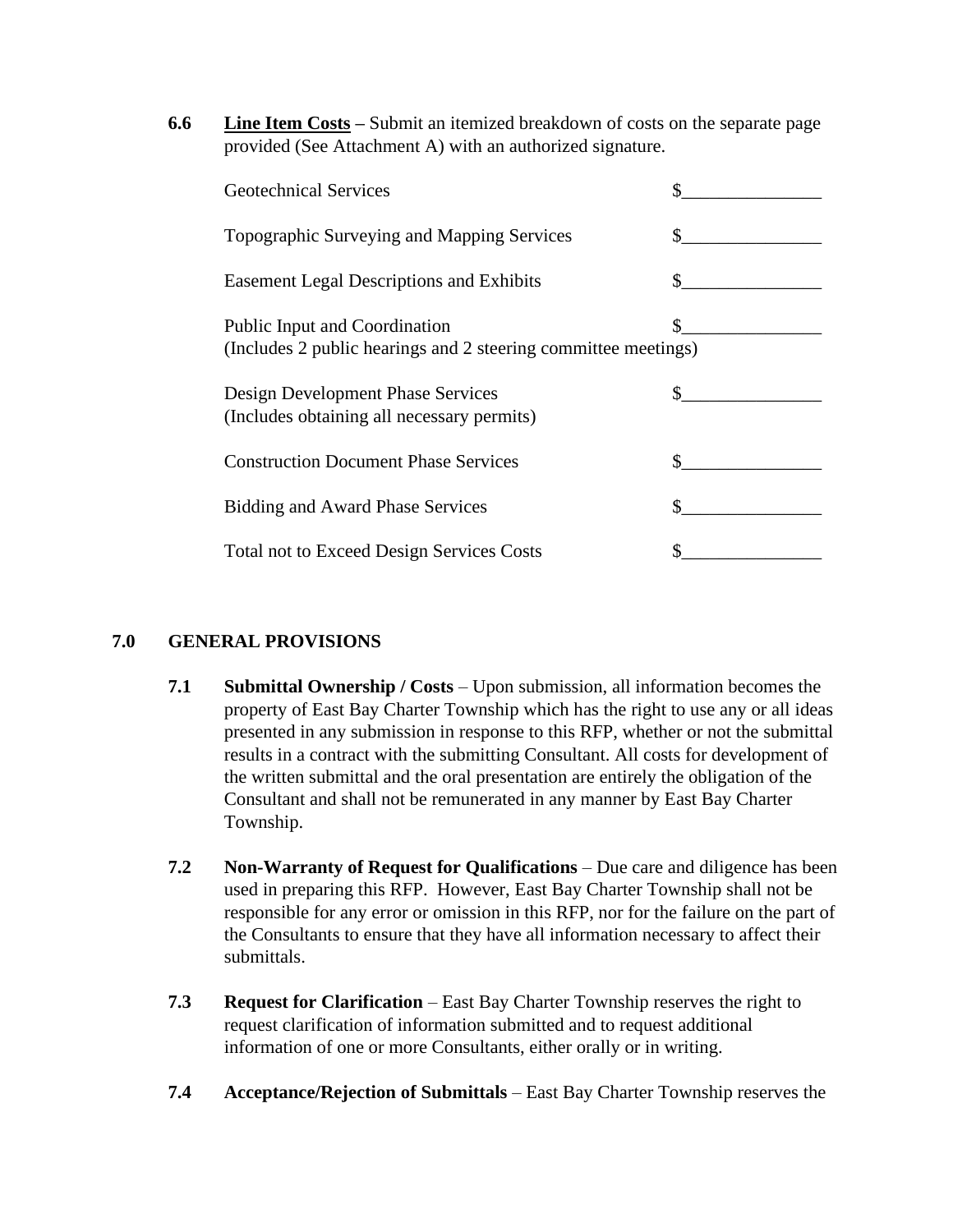right to accept or reject any or all submittals in whole or in part, with or without cause, to waive technicalities, or to accept submittals or portions thereof which, in East Bay Charter Township's judgment, best serve the interest of the Township.

East Bay Charter Township reserves the right to allow alterations, modifications, or revisions to individual elements of the Scope of Services any time during the period of contracts which result from this RFP.

- **7.5 Collusion** The Consultant, by submitting a proposal, declares that the submission is made without any previous understanding, agreement, or connections with any persons, Consultants, or corporations making a competing submission on the same project, and that it is in all respects, fair, and in good faith without any outside control, collusion, or fraud.
- **7.6 Consideration of Proposals** Proposals will be considered from firms/consultants normally engaged in providing and performing services as specified in this RFP. The firm must have adequate organization, facilities, equipment and personnel to ensure prompt and efficient service to East Bay Charter Township. East Bay Charter Township reserves the right to inspect the facilities and organization or to take any other action necessary to determine ability to perform in accordance with specifications, terms and conditions before recommending any award.
- **7.7 Americans with Disabilities Act (ADA) Compliance –** East Bay Charter Township will comply with the Americans with Disabilities Act (ADA) which prohibits discrimination on the basis of a disability. East Bay Charter Township will make reasonable accommodations in all programs to enable participation by an individual with a disability who meets essential eligibility requirements. If any accommodations are necessary, participants are encouraged to notify East Bay Charter Township staff.
- **7.8 Minority/Women/Small Business Enterprise** East Bay Charter Township does not discriminate against any person or business in pursuit of these opportunities on the basis of race, color, national origin, religion, sex, age, disability, or veteran's status.
- **7.9 Insurance and Indemnity Requirements** The Consultant shall indemnify, defend, and save harmless East Bay Charter Township, its officers, appointees, volunteers, agents, employees and assigns and TART Trails, its board, employees and agents from and against all claims, losses, costs, damages, expense, and liability for bodily injury, sickness, disease, or death, or injury to or destruction of property, real or personal, arising from any work including for all negligent or intentional acts, errors, or omissions of the Consultant, or any subcontractor, supplier, employee, agent, etc. in the performance of professional services provided to East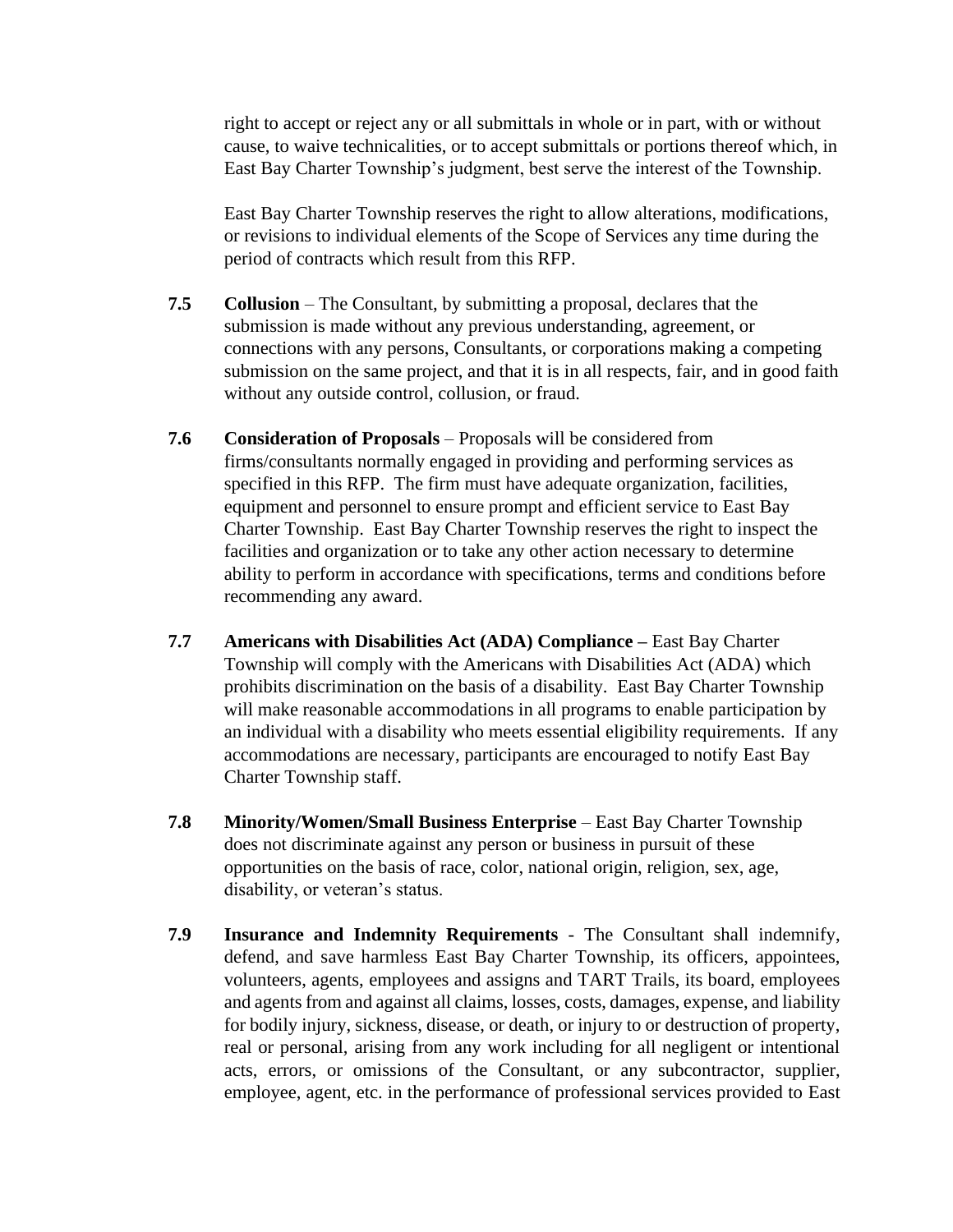Bay Charter Township.

The Consultant further agrees to purchase and maintain during the life of any contracts entered into with East Bay Charter Township the following insurance with an insurance company acceptable to East Bay Charter Township and authorized to do business in the State of Michigan:

Automobile: Bodily injury and property damage liability covering all owned, non-owned, and hired automobiles for limits of not less than \$1,000,000 each person/ \$1,000,000 each occurrence.

Comprehensive General Liability: Bodily injury and property damage liability insurance as shall protect the Consultant from claim of bodily injury or property damage which arises from operations of this contract. The amounts of such insurance shall not be less than \$1,000,000 bodily injury and property damage liability each occurrence/aggregate. This insurance shall include coverage for product/completed operations and contractual liability assumed under the indemnity provision of this contract. East Bay Charter Township, its officers, appointees, volunteers, employees and agents shall be listed as an "Additional Insured"

Consultant's Professional Liability: In a limit of not less than \$1,000,000.

Workers' Compensation and Occupational Disease Insurance:

Coverage A - Worker's Compensation: Meeting the statutory requirements of the State of Michigan

Coverage B - Employer's Liability: \$100,000 each accident / \$100,000 disease each employee / \$500,000 disease - policy limits.

Certificates of such insurance will be furnished to East Bay Charter Township and shall contain the provision that East Bay Charter Township be given thirty days written notice of any intent to amend or terminate by either the Consultant or the insuring company.